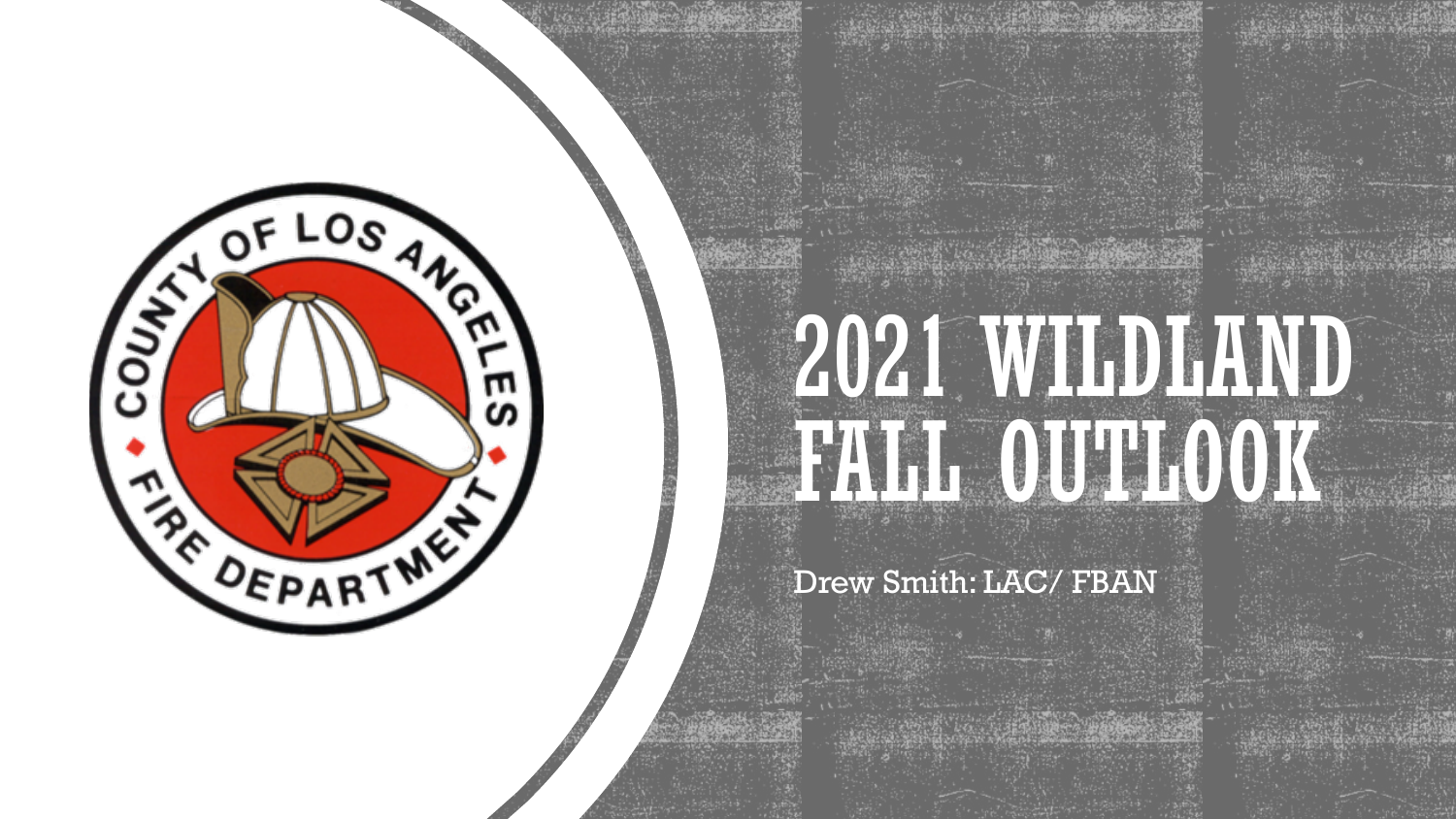

### WEATHER OUTLOOK

September - December 2021 South Ops Highlights

- Temperatures will be above normal through December
- Rainfall will be below normal through December
- There will be a near normal amount of Santa Ana wind events through December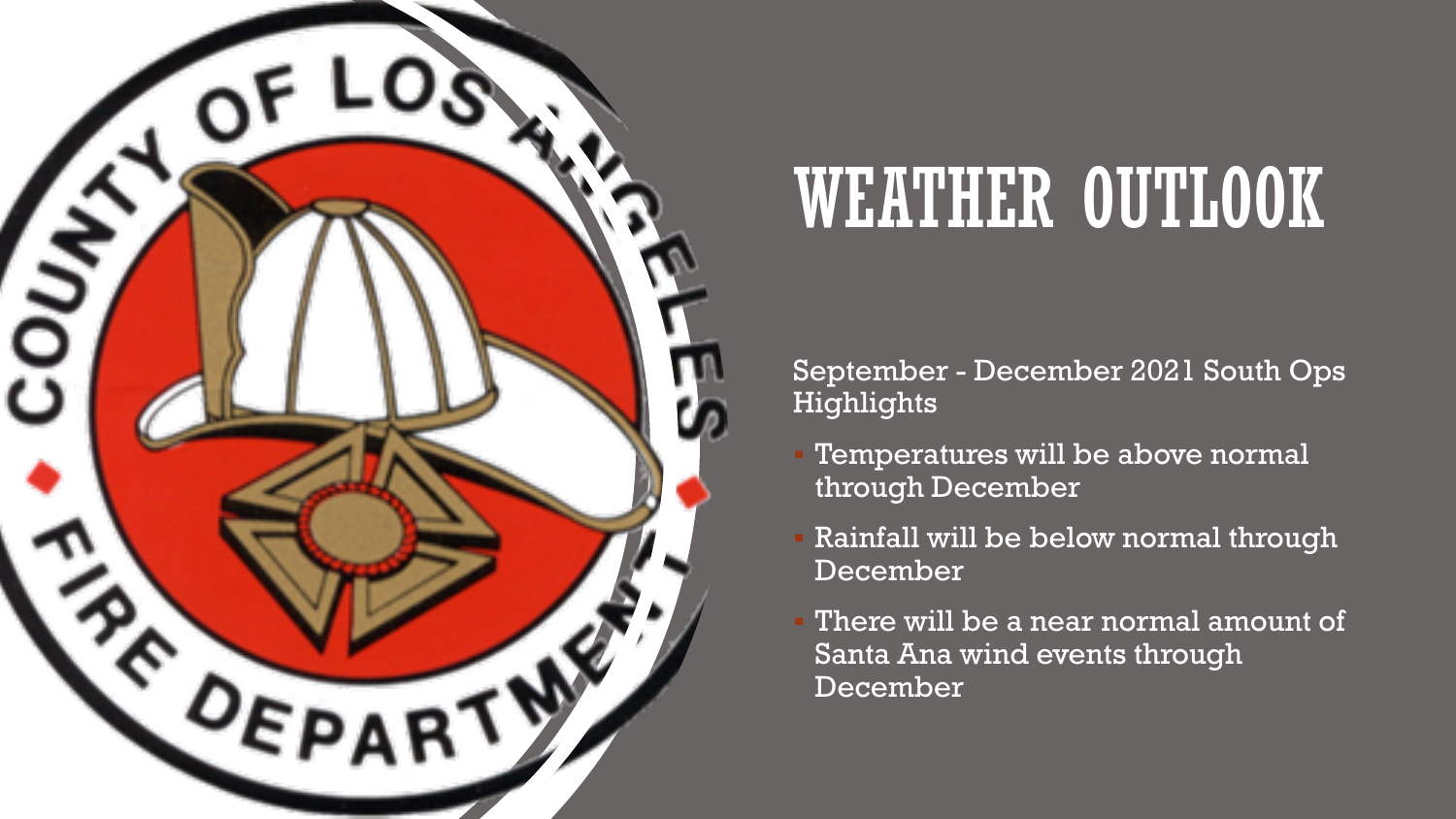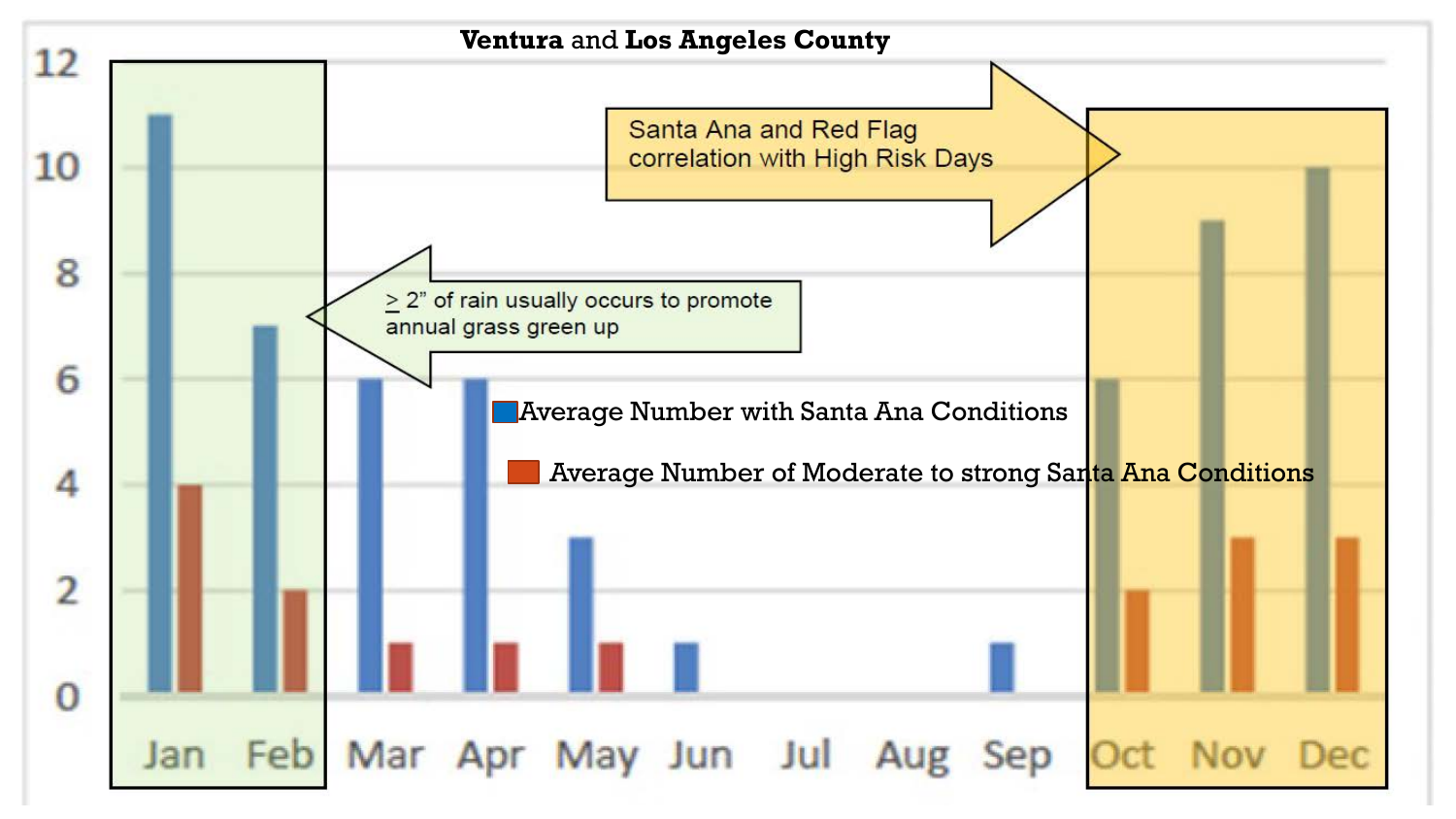

# DROUGHT OUTLOOK 2021

- Rainfall is positioned to be delayed and below average September thru December. The potential for average rainfall is yet to be determined from January thru May 2022.
- However the chance of rain potential is favorable, but positioned to be below average.
- Average rainfall in Los Angeles County is near 5 inches to date which is a 10 inch deficit.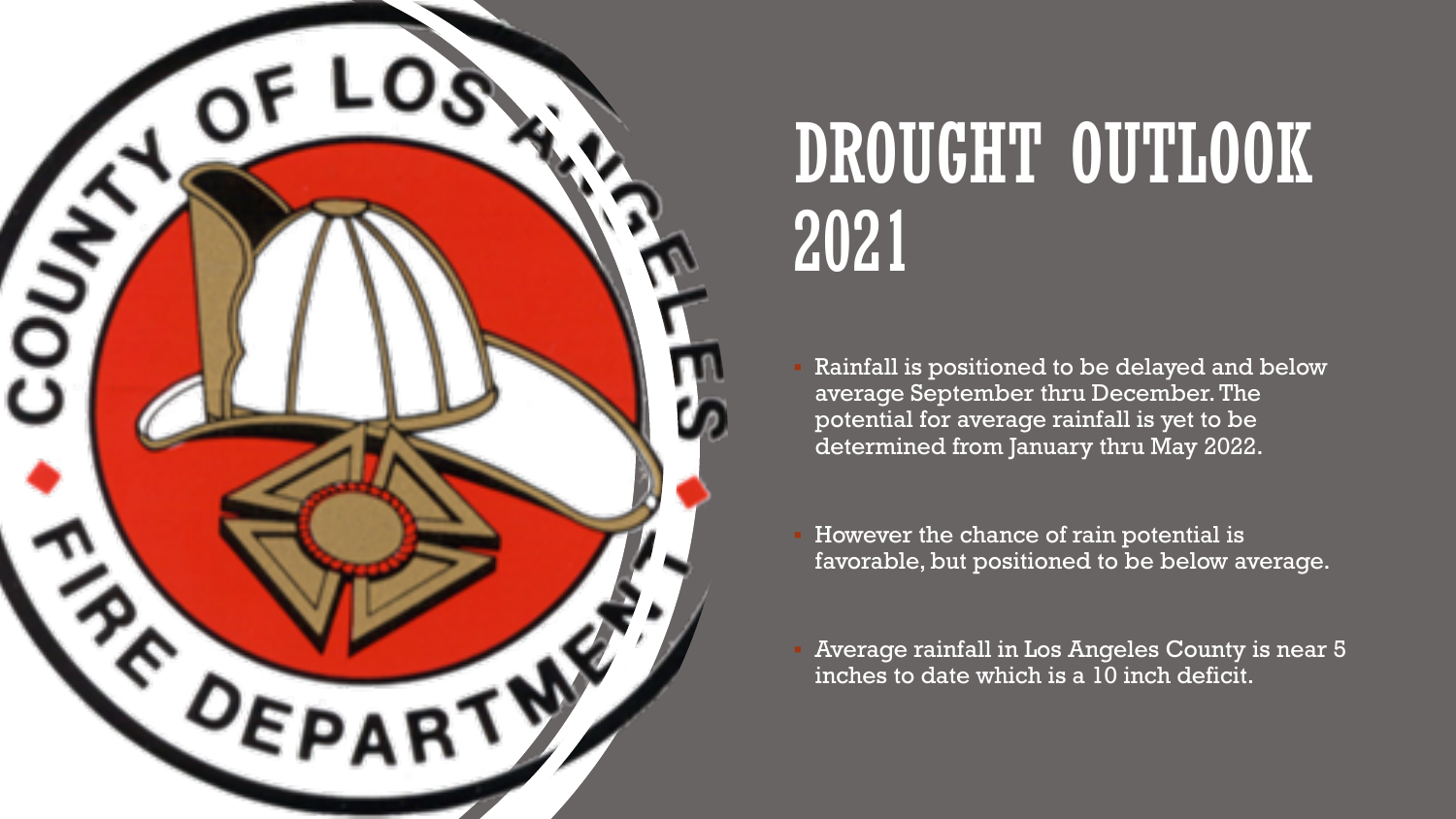### Map released: Thurs. September 9, 2021

Data valid: September 7, 2021 at 8 a.m. EDT

**California** 

#### **Intensity**

None **D0 (Abnormally Dry)** D1 (Moderate Drought) D2 (Severe Drought) D3 (Extreme Drought) D4 (Exceptional Drought) No Data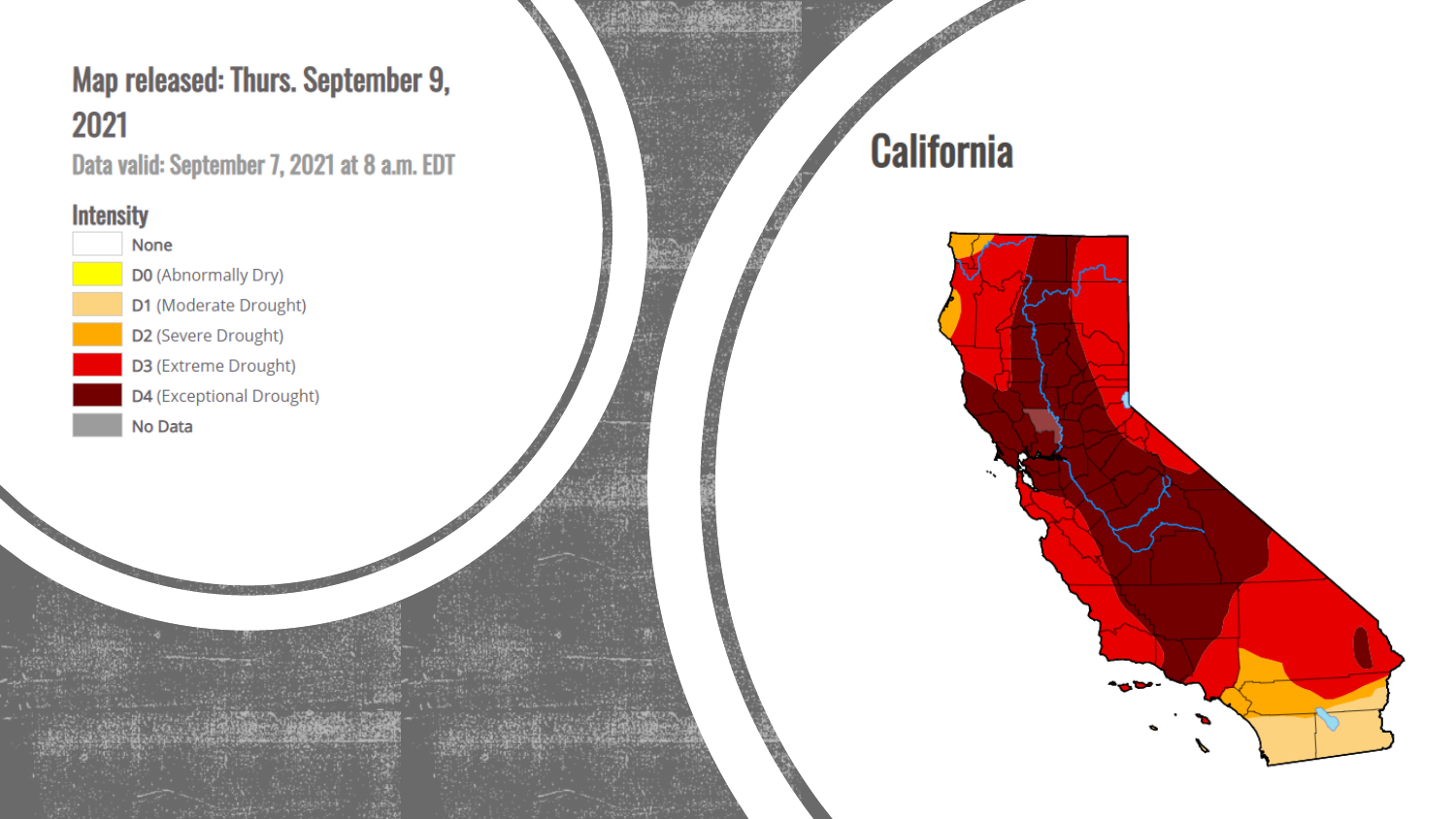

### WATERSHED FUEL CONDITIONS

- Summer and Fall fuel conditions have been highly supportive for fire start and fire spread. Current dead fuel moistures can be elevated to meet the moisture of extinctions in fine fuels with larger dead and down fuels to take more time to moisten (10, and 100 hour) on routine days.
- Lack of precipitation with the forecasted weather dead and live fuels will be supportive of large fire growth on Santa Ana wind days. Live Fuels will maintain a moisture range of 55%-60% until Late Winter / Spring. Annual grass is abundant and dead. Without green up in annual grass for Fall and Winter initial attack transitioning to extended attack exists on high risk days. All fuels need to be stimulated to moisten by precipitation to significantly reduce large fire growth on Santa Ana Wind Days. Currently there is no green up in the annual fuel bed.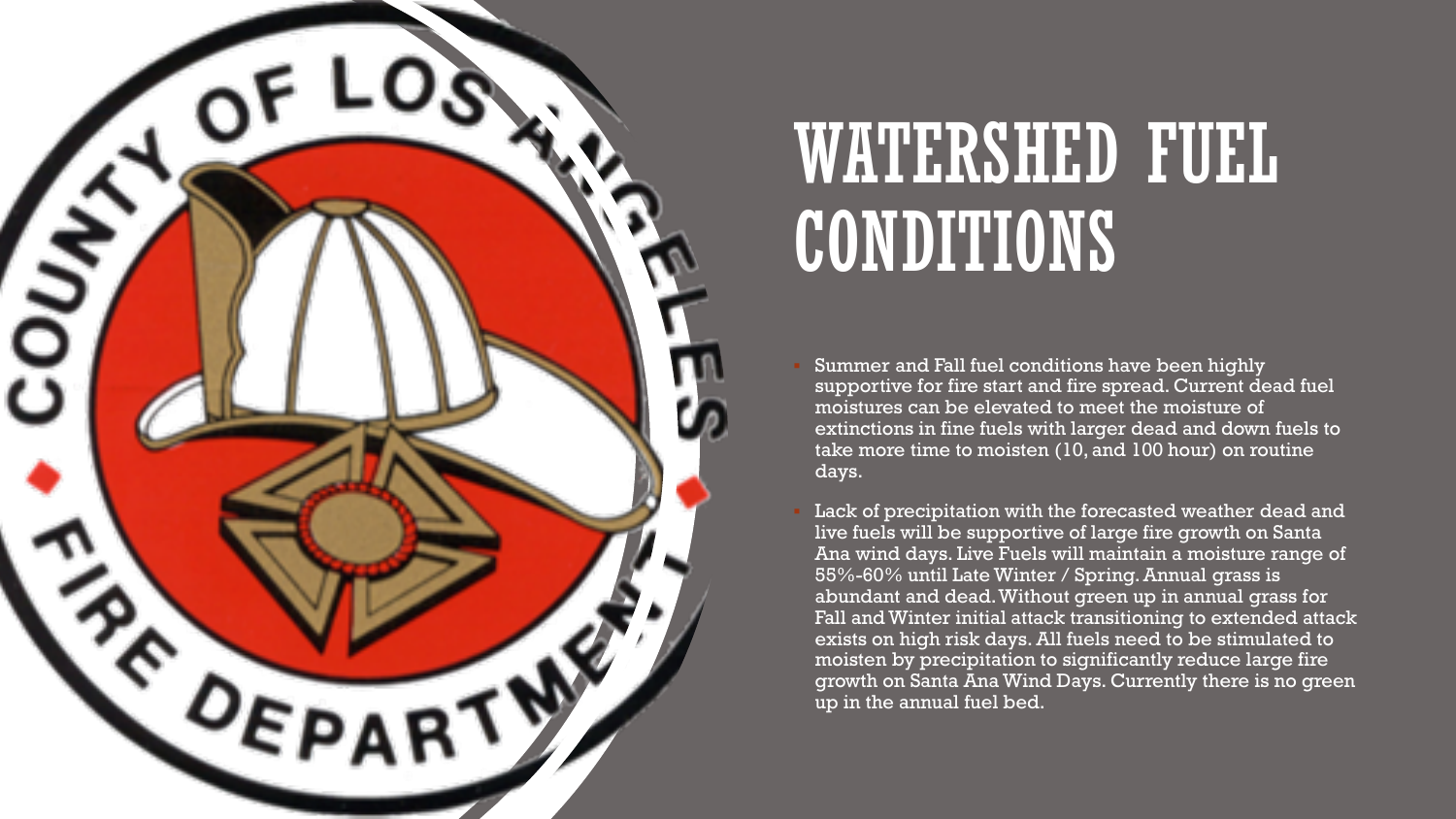

#### **Vegetation Management Program** Live Fuel Moisture 1981-2021



All Areas, All Fuels - Chamise, Ceanothus, Sages, Sagebrush



### LIVE FUEL MOISTURE

**Below average** 

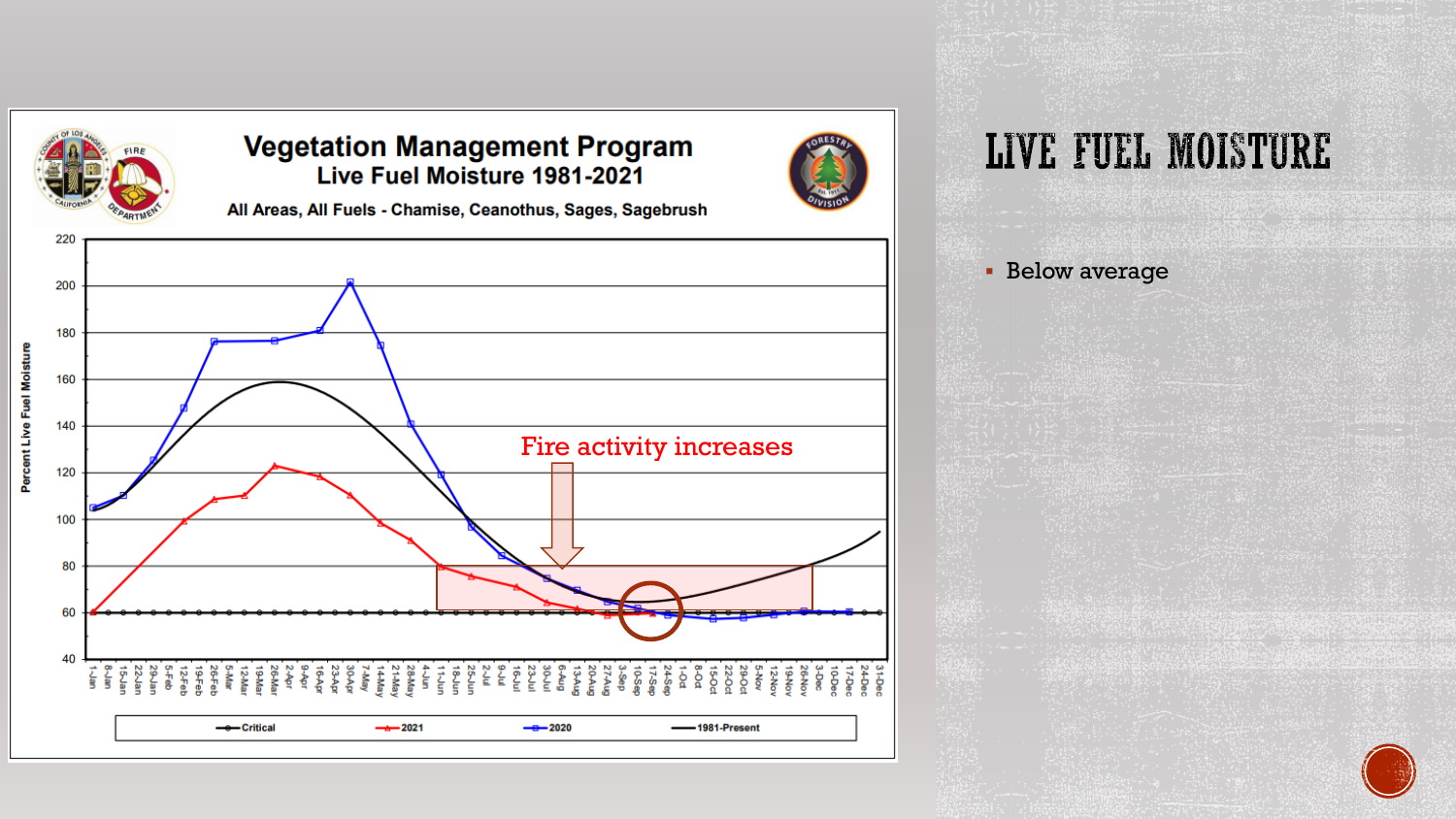

### FIRE DANGER ANALYSIS

- Annual Grass is highly receptive in all areas with sunlight.
- Live fuel moisture is at critical 60%
- There is a moderate chance of probability for frequent initial attack on routine days
- There is a low probability of large fires in the absence of wind.
- A high risk day is identified as dry conditions coupled with high winds to dry the fuels (12-24 hours) to support a large fire growth day.
- The Burning Index will need analyses in combination with fuel conditions for the support of a high risk day.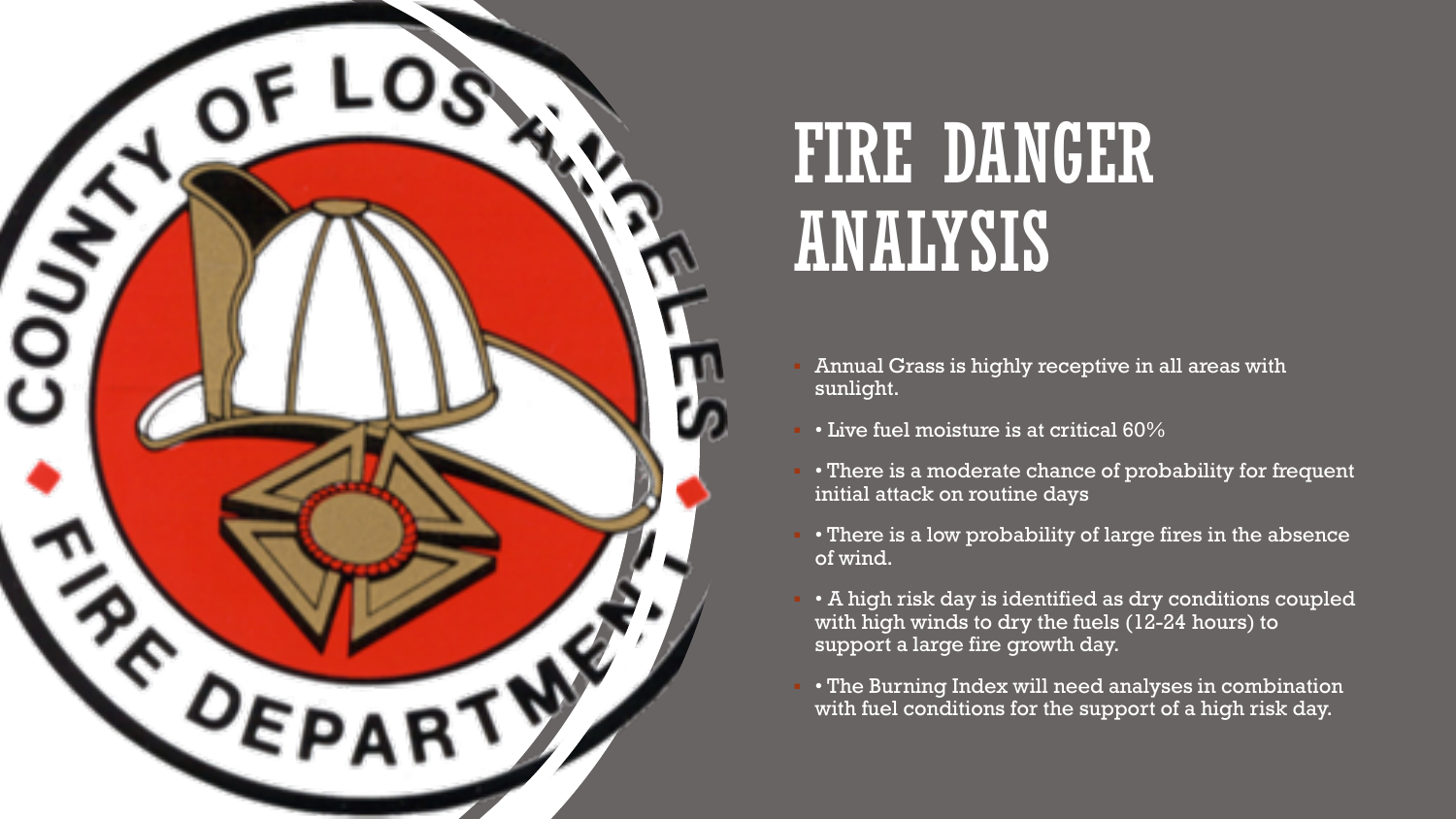

# THRESHOLDS FOR A HIGH RISK DAY:

- Live Fuel Moisture:  $< 75\%$
- $\blacksquare$  Fine Dead Fuel Moisture:  $<$  7%
- **10 Hour Dead Fuel Moisture 7%**
- Wind Speed > 35 miles per hour
- Burning Index of 120 or greater